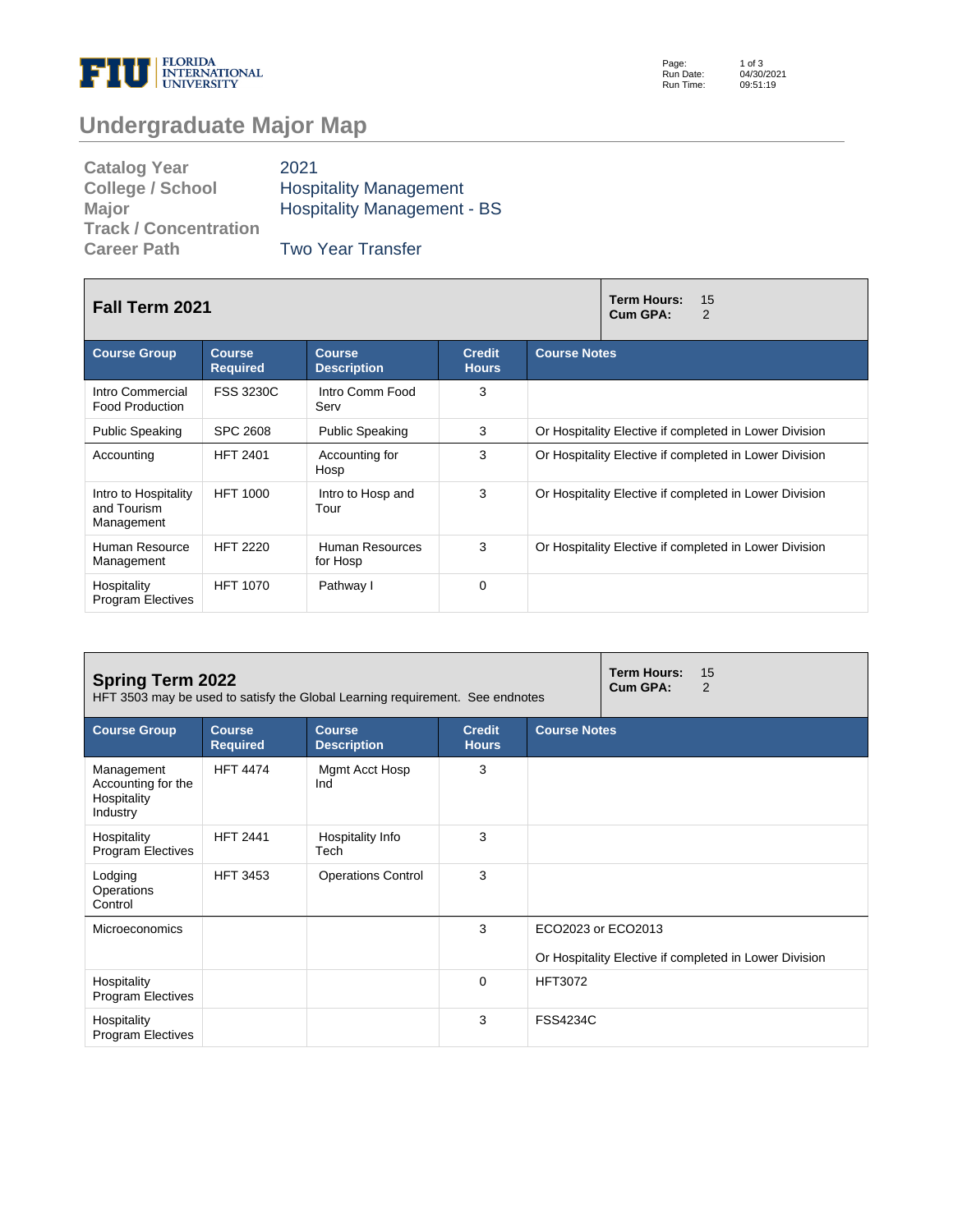

## **Undergraduate Major Map**

| <b>Summer Term 2022</b><br>Use this semester to catch up on coursework if necessary. |                                  |                                     |                               |                     | <b>Term Hours:</b><br>Cum GPA: | 3<br>2                                       |
|--------------------------------------------------------------------------------------|----------------------------------|-------------------------------------|-------------------------------|---------------------|--------------------------------|----------------------------------------------|
| <b>Course Group</b>                                                                  | <b>Course</b><br><b>Required</b> | <b>Course</b><br><b>Description</b> | <b>Credit</b><br><b>Hours</b> | <b>Course Notes</b> |                                |                                              |
| Law for the<br>Hospitality<br>Industry                                               | <b>HFT 3603</b>                  | <b>Hospitality Law</b>              | 3                             |                     |                                |                                              |
| Advanced<br>Internship                                                               | <b>HFT 4945</b>                  | Adv Intern Hsptly                   | $\Omega$                      |                     |                                | Or HFT 3263 if Requirements not met for 4945 |

| <b>Fall Term 2022</b>                                       |                                  |                                     |                               | <b>Term Hours:</b><br>Cum GPA: | 15<br>2 |  |
|-------------------------------------------------------------|----------------------------------|-------------------------------------|-------------------------------|--------------------------------|---------|--|
| <b>Course Group</b>                                         | <b>Course</b><br><b>Required</b> | <b>Course</b><br><b>Description</b> | <b>Credit</b><br><b>Hours</b> | <b>Course Notes</b>            |         |  |
| <b>Financial Analysis</b><br>in the Hospitality<br>Industry | <b>HFT 4464</b>                  | Fin Anal Hosp<br>Indust             | 3                             |                                |         |  |
| Restaurant<br>Management                                    | <b>HFT 3263</b>                  | <b>Restaurant Mgmt</b>              | 3                             |                                |         |  |
| Hospitality<br><b>Program Electives</b>                     |                                  |                                     | 3                             |                                |         |  |
| Hospitality<br><b>Program Electives</b>                     | <b>HFT 3503</b>                  | Hosptly Mktg Mgmt                   | 3                             |                                |         |  |
| Hospitality<br><b>Program Electives</b>                     | <b>HFT 4323</b>                  | Hosp Facil Environ<br>System        | 3                             |                                |         |  |

| <b>Spring Term 2023</b><br>HFT 4323 may be used to satisfy the Global Learning requirement. See endnotes |                                  |                                     |                               | Term Hours:<br>Cum GPA: | 12<br>2 |  |
|----------------------------------------------------------------------------------------------------------|----------------------------------|-------------------------------------|-------------------------------|-------------------------|---------|--|
| <b>Course Group</b>                                                                                      | <b>Course</b><br><b>Required</b> | <b>Course</b><br><b>Description</b> | <b>Credit</b><br><b>Hours</b> | <b>Course Notes</b>     |         |  |
| Hospitality<br><b>Program Electives</b>                                                                  |                                  |                                     | 3                             |                         |         |  |
| Senior Seminar                                                                                           | <b>HFT 4294</b>                  | Sr. Sem. Hosp.<br>Mgmt.             | 3                             |                         |         |  |
| Hospitality<br>Analytics and<br>Revenue<br>Management                                                    | <b>HFT 4413</b>                  | Hosp Analytics &<br>Rev Mgt         | 3                             |                         |         |  |
| Hospitality<br><b>Program Electives</b>                                                                  |                                  |                                     | 3                             |                         |         |  |

| <b>Summer Term 2023</b><br>Use this Semester to catch up on coursework if necessary. |  |
|--------------------------------------------------------------------------------------|--|
| <b>Hospitality Industry Experience</b>                                               |  |